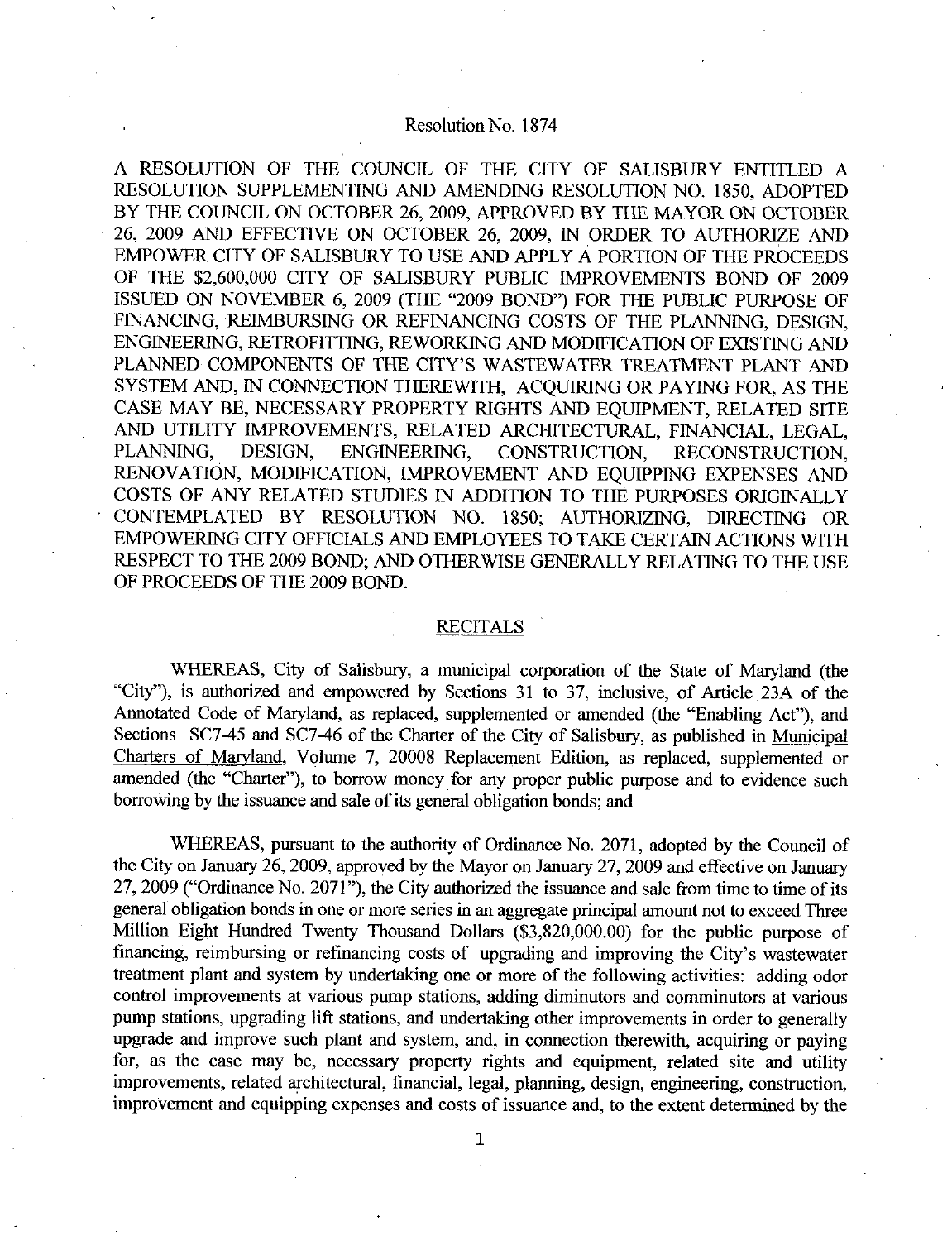Council pursuant to the Resolution (as defined in Section  $6$  of Ordinance No. 2071) paying interest during construction and for a reasonable period thereafter; and

 $\ddotsc$ 

WHEREAS, pursuant to the authority of Ordinance No. 2071, Ordinance No. 2044, passed by the Council of the City on December 17, 2007, approved by the Mayor on December 19, 2007 and effective on December 19, 2007 ("Ordinance No. 2044"), as supplemented, and Resolution No. 1850, adopted by the Council of the City on October 26, 2009, approved by the Mayor on October 26, 2009 and effective on October 26, 2009 ("Resolution No. 1850"), on November 6, 2009 the City issued and delivered to Hebron Savings Bank its Public Improvements Bond of 2009 in the principal amount of Two Million Six Hundred Thousand Dollazs WHEREA<br>
passed by the Co<br>
19, 2007 and eff<br>
Resolution No. 1<br>
Mayor on Octob<br>
November 6, 200<br>
Bond of 2009<br>
(\$2,600,000.00) (<br>
WHEREA Mayor on October 26, 2009 and effec<br>November 6, 2009 the City issued and de<br>Bond of 2009 in the principal amo<br>(\$2,600,000.00) (the "2009 Bond"); and

WHEREAS, Section 2(a) of Resolution No. 1850 provides that proceeds of the 2009 Bond shall be appropriated and allocated for the public purpose of financing or reimbursing the following, in the maximum principal amount indicated in parentheses in each of the following shall be appropriated and allocated for the public purpose of financing or reimbursing the following, in the maximum principal amount indicated in parentheses in each of the following clauses (i) through (iii) (exclusive o following, in<br>clauses (i) th<br>purposes): (i)<br>therein as "Sa clauses (i) through (iii) (exclusive of any investment earnings that may be applied for such purposes): (i) costs (as defined in Section 3(b) of Ordinance No. 2044) of the project identified therein as "Salisbury  $Zoo - Animal Health Building Construction"$  (maximum principal amount: burposes): (i) diodgif (iii) (exclusive of any investment earnings that may be applied to stated<br>purposes): (i) costs (as defined in Section 3(b) of Ordinance No. 2044) of the project identified<br>therein as "Salisbury Zoo – \$500,000.00), (ii) costs of upgrading and improving the City's wastewater treatment plant and system by undertaking one or more of the following activities: adding odor control improvements at various pump stations, adding diminutors and comminutors at various pump stations, and undertaking other improvements in order to generally upgrade and improve such plant and system, and, in connection therewith, acquiring or paying for, as the case may be, necessary property rights and equipment, related site and utility improvements, related architectural, financial, legal, planning, design, engineering, construction, improvement and equipping expenses (maximum principal amount: \$2,083,000.00), and (iii) costs of issuance \$500,000.00), (ii) costs of upgrading and improving the City's wastewater treatment plant and system by undertaking one or more of the following activities: adding odor control improvements at various pump stations, addin maximum principal amount: the project identified in clause (ii)); and the scheme (i) and \$13,600.00 being allocable to the project identified in clause (i) and \$13,600.00 being allocable to the project identified in clause equipping expenses (maximum principal amount: \$2,083,000.00), and (iii) conditional mount: \$17,000.00, \$3,400.00 being allocable to the projections: clause (i) and \$13,600.00 being allocable to the project identified in cl

i) and \$13,600.00 being allocable to the project i<br>WHEREAS, the project described in clause (i)<br>of the costs of issuance of the 2009 Bond ident of the preceding Recital and the allocable portion of the costs of issuance of the 2009 Bond identified in clause (iii) of the preceding Recital was authorized by Ordinance No. 2044, and the project described in clause (ii) of the preceding Recital and the allocable portion of the costs of issuance of the 2009 Bond identified in clause (iii) of the preceding Recital was authorized by Ordinance No. 2071; and

WHEREAS, since the passage of Ordinance No. 2071, the adoption of Resolution No. 1850 and the issuance of the 2009 Bond, the City has determined to expand the purposes to which the portion of the proceeds of the 2009 Bond as described in clause (ii) of the second preceding WHEREAS clause may be applied; and

WHEREAS, on December 14, 2009, the Council introduced Ordinance No. 2093 ("Ordinance No. 2093") providing for an expansion of the project authorized by Ordinance No.  $2071$ ; and

WHEREAS, accordingly, the City desires to revise the description of that component of the WHEREAS, accordingly, the City desires to revise the description of that component of the project identified in clause (ii) of Section 2(a) of Resolution No. 1850 in order to expand the scope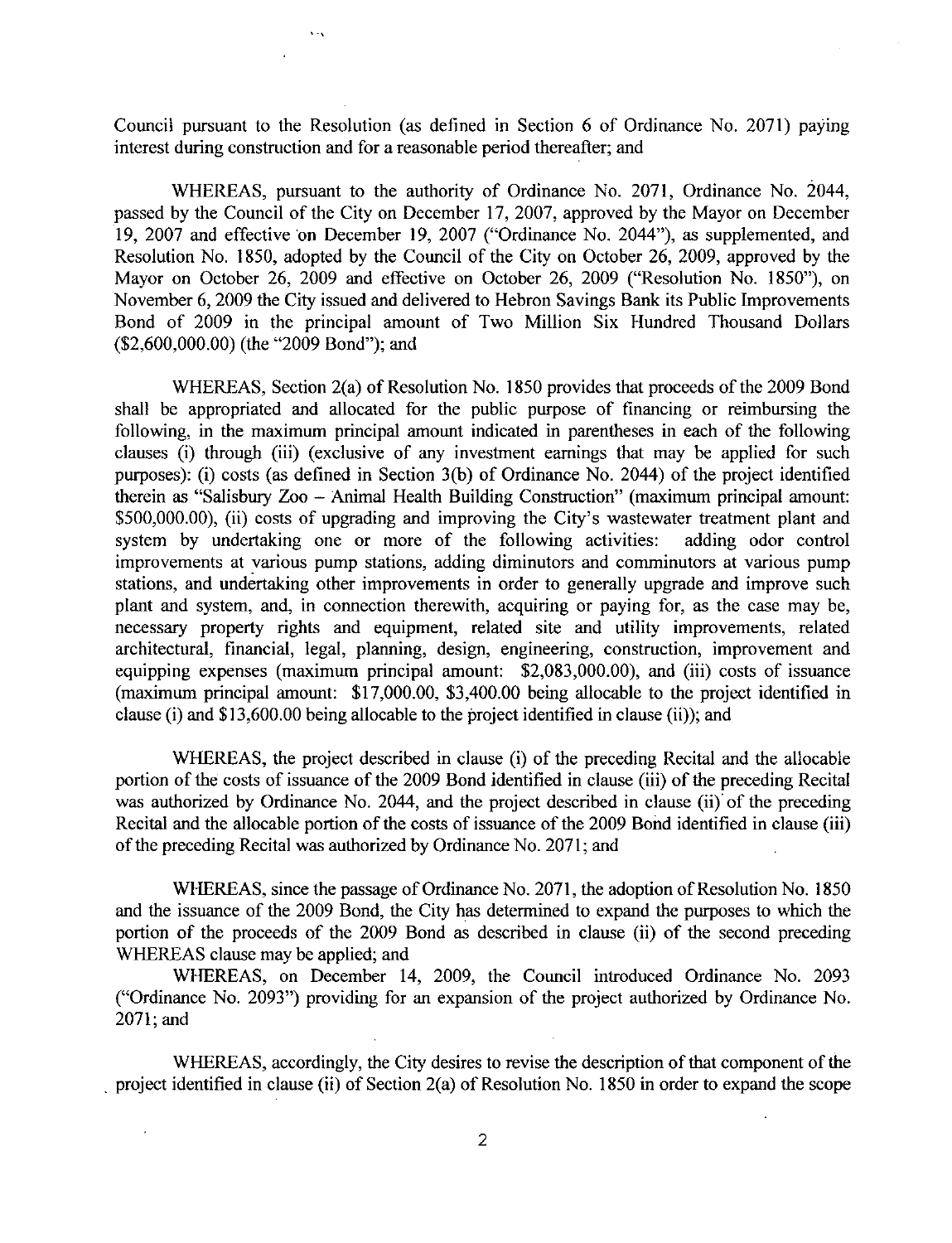of activities to which a portion of the proceeds of the 2009 Bond may be applied, as further described herein: and

WHEREAS, by the adoption of this Resolution, the City does *not* intend to amend, modify or supplement the purposes to which the portion of the proceeds of the 2009 Bond issued pursuant to the authority of Ordinance No. 2044 (relating to the Salisbury  $Zoo -$  Animal Health Building Construction and allocable costs of issuance) may be applied.

SECTION 1. NOW, THEREFORE, BE IT RESOLVED BY THE CITY COUNCIL OF THE CITY OF SALISBURY, MARYLAND that (a) pursuant to the authority of the Enabling Act, the Charter and Ordinance No. 2071, subsection (a) of Section 2 of Resolution No. 1850 is hereby deleted in its entirety and inserted in place thereof shall be the following:

> SECTION 2. BE IT FURTHER RESOLVED that (a) pursuant to the authority of the Enabling Act, the Charter, Ordinance No. 2044 and Ordinance No. 2071, the City hereby determines to borrow money and incur indebtedness for the public purpose of financing or reimbursing the following, in the maximum principal amount money and incur indebtedness for the public purpose of financing or<br>reimbursing the following, in the maximum principal amount<br>indicated in parentheses in each of the following clauses (i) through<br>(iii) (exclusive of any i indicated in parentheses in each of the following clauses (i) through (iii) (exclusive of any investment earnings that may be applied for indicated in parentheses in each of the following clauses (i) through<br>(iii) (exclusive of any investment earnings that may be applied for<br>such purposes): (i) costs (as defined in Section 3(b) of Ordinance<br>No. 2044) of the No. 2044) of the project identified therein as "Salisbury  $Z_{00}$  – Animal Health Building Construction" (maximum principal amount:  $$500,000.00$ ), (ii)(A) costs of the planning, design, engineering, such purposes): (i) costs (as defined in Section 3(b) of Ordinance<br>No. 2044) of the project identified therein as "Salisbury Zoo –<br>Animal Health Building Construction" (maximum principal amount:<br>\$500,000.00), (ii)(A) costs retrofitting, reworking, and modification of existing and planned \$500,000.00), (ii)(A) cos<br>retrofitting, reworking, ar<br>components of the City's<br>and, in connection therew components of the City's wastewater treatment plant and system and, in connection therewith, acquiring or paying for, as the case may be, necessary property rights and equipment, related site and utility improvements. related architectural. financial. legal. utility improvements, related architectural, financial, planning, design, engineering, construction, reconstruction planning, design, engineering, construction, reconstruction, planting, design, engineering, construction, reconstruction, renovation, renovation, improvement and equipping expenses and costs of any related studies and (B) costs of upgrading and improving the City's wastewater treatm undertaking one or more of the following activities: adding odor control improvements at various pump stations, adding diminutors and comminutors at various pump stations, upgrading lift stations, and undertaking other improvements in order to generally upgrade and improve such plant and system, and, in connection therewith, acquiring or paying for, as the case may be, necessary property rights and equipment, related site and utility improvements, related architectural, financial, legal, planning, design, engineering, construction, improvement and equipping expenses (maximum principal amount:  $$2,083,000.00$ ), and (iii) costs of issuance confirm improvements at various pamp stations, adamg diminuted<br>and comminutors at various pump stations, upgrading lift stations,<br>and undertaking other improvements in order to generally upgrade<br>and improve such plant and rights and equipment, related site and utility improvements, related architectural, financial, legal, planning, design, engineering, construction, improvement and equipping expenses (maximum principal amount: \$17,000.00), to the project identified in clause (i) and \$13,600.00 being allocate to the project identified in clause (ii)) (collectively, the "Project")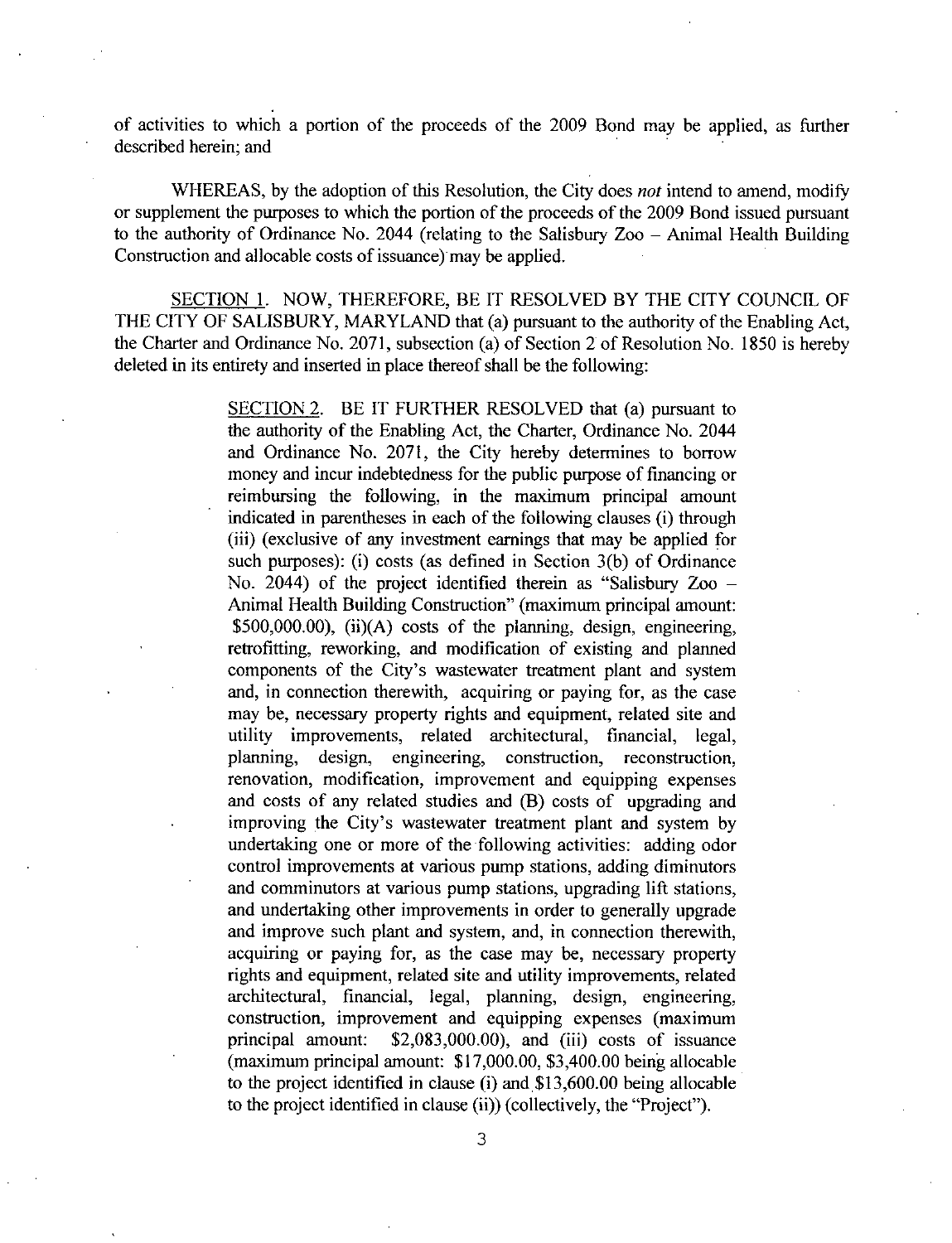(b) By undertaking the amendments to Section  $2(a)$  of Resolution No. 1850 provided for in subsection (a) of this Section 1, the City is modifying and expanding the description of that portion of the Project (as defined in Resolution No. 1850) described in clause (ii) of Section 2(a) of Resolution No. 1850 in order to change and expand the scope of activities for which a portion of the proceeds of the 2009 Bond may be applied. From and after the effective date of this Resolution. all references to the Project in Resolution No. 1850 shall be deemed to be references to the Project as identified in subsection (a) above. Subject to the provisions of subsection (c) below, from and after the effective date of this Resolution, the provisions of this Section 1 shall supersede the provisions of the Recitals of and Section 2(a) of Resolution No. 1850 with respect to the application of the proceeds of th provisions of the Recitals of and Section  $2(a)$  of Resolution No. 1850 with respect to the application of the proceeds of the 2009 Bond.

(c) Notwithstanding the foregoing provisions of this Section 1, proceeds of the 2009 Bond may not be applied to costs of the Project, as so modified and expanded in subsection (a) above, unless and until Ordinance No. 2093 becomes effective in accordance with its terms.

SECTION 2. BE IT FURTHER RESOLVED that, subject to the provisions of Section 1(c) of this Resolution, the City Administrator and the Director of Internal Services are hereby authorized and empowered to supplement the Tax and Section 148 Certificate dated November 6 2009, executed and delivered in connection with the issuance of the 2009 Bond, in order to evidence the expectations of the City as to the application of the proceeds of the <sup>2009</sup> Bond following the effective date of this Resolution.

SECTION 3. BE IT FURTHER RESOLVED that, subject to the provisions of Section 1(c) of this Resolution, the Mayor, the City Administrator, the Director of Internal Services, the City Clerk and all other appropriate officials and employees of the City, as applicable, are hereby authorized and directed to take any and all action necessary to provide for application of the proceeds of the 2009 Bond to finance or reimburse the costs of the Project, as modified and expanded in Section 1(a) hereof, and to execute and deliver all documents, certificates and instruments necessary or appropriate in connection therewith or in connection with the transactions contemplated by this Resolution

SECTION 4. BE IT FURTHER RESOLVED that, subject to the provisions of Section 1(c) of this Resolution, from and after the effective date of this Resolution, Resolution No. 1850 shall be deemed supplemented and amended as provided herein and all other terms and provisions of Resolution No. 1850 shall remain in full force and effect.

SECTION 5. BE IT FURTHER RESOLVED that this Resolution shall become effective upon adoption by the Council and approval by the Mayor; provided, however, in the event Ordinance No. 2093 making corresponding amendments to the provisions of Section 2 of Ordinance No. 2071 to allow proceeds of the 2009 Bond to be applied to costs of the Project, as modified and expanded as provided for in Section  $1(a)$  of this Resolution, fails to become effective in accordance with its terms and the Charter, the City may not apply proceeds of the 2009 Bond for such purpose, notwithstanding the effective date of this Resolution. Pursuant to Charter Section SC7-46A, this Resolution may not be petitioned to referendum.